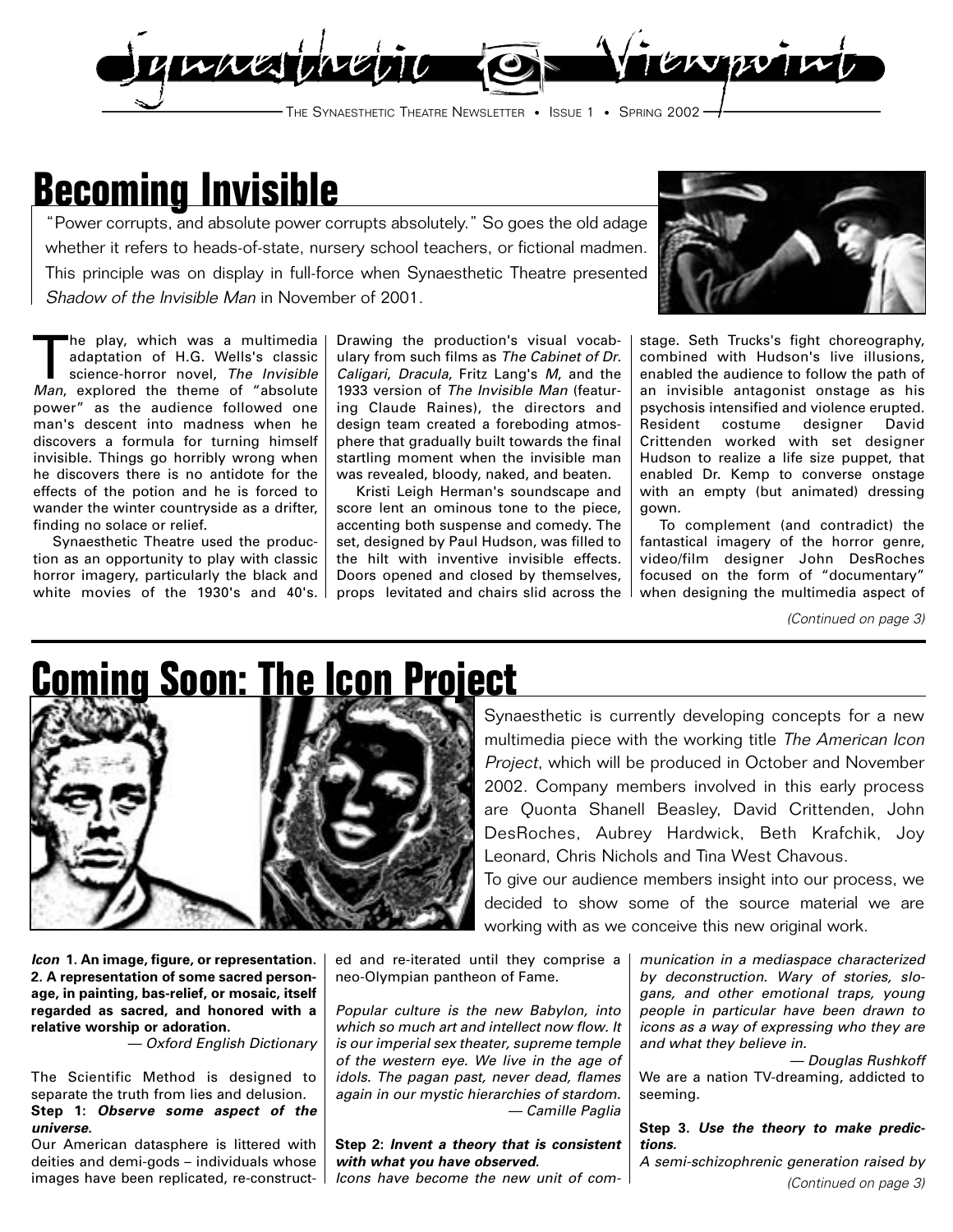

## **Politics, Pasties and Punks**

In November of 2000, during one of the most turbulent elections in recent years, Synaesthetic Theatre presented Ubu 2000, a multimedia burlesque on the modern political landscape.

he play was a deconstruction of Alfred Jarry's revolutionary absurdist work, Ubu Roi, taking Jarry's objective of offending and incriminating audiences and modernizing the context..."tipping the sacred cows of race, gender, sexuality, politics, power and money" (Alexis Soloski, Village Voice).

Through a series of short sketches that incorporated the structure and highly stylized characters of early 20th Century Burlesque, Ubu 2000 followed Candidate Ubu's persuasion of the public and eventual rise to power as King and Dictator of New York City. Ubu became New York's last great reformer, arresting the city, publicly rejecting immorality while privately indulging, banishing the poor and sucking the rich dry.

The play, conceived and directed by Aubrey Hardwick and Chris Nichols, was

performed at NADA Show World, a former strip club in New York City's infamous Times Square. The unique space fueled one of the directors' central concepts.

"We wanted to look at the implications of ignoring the grotesque," mused Hardwick. "The politically incorrect impulses in our culture and in ourselves."

"It was the outstanding power and impact of Ubu Roi which first captivated us." added Nichols. "In the traditions of Burlesque, Circus Freakshows and New York City Punk, we found close connections, similarities in controversy, extravagance and loyal followings."

"All of these movements or phenomena drew a definitive line between audience and 'performer'," continued Hardwick. "[They] worked to create temporary yet powerful countercultures. All utilized grotesque characters and aggressive

actions to confront onlookers with questions about art as a whole ... What is art? Is this art? Was this art destroying society or spotlighting the darkness behind the shining puritan veil?"

Ubu 2000 opened in late October and ran for five weeks (including previews) and it still didn't manage to outlast the election which it mocked. The play was well received critically, garnering an extensive write-up in Entertainment Design Magazine and praise on "The Fulani Show," a local television program about New York politics. Alexis Soloski of The Village Voice had the following to say about the production: "Synaesthetic Theatre takes Ubu Roi and makes it Ubu Raw, adapting Alfred Jarry's puppet play into a live-action sacrilege of what present-day America holds dear."

### **Opening a New Realm**

**ORE ONE ONE OR Synaesthetic Theatre's most**<br>date has been "openthebox.net," an<br>opling web-oxtansion of their 1999 multiambitious and unique projects to online web-extension of their 1999 multimedia play, Tamatebako {the box}. The project has extended Synaesthetic's commitment to exploring different media into a whole new realm. Synaesthetic Viewpoint recently sat down with James Ford and Chris Nichols, the two lead programmers of the project, to learn more about this ever-expanding realm and a little something called "cyber-theater."

**Synaesthetic Viewpoint:** So, tell us a little bit about why you decided to turn a live stage show into an online web site.

**James Ford:** I think it began because we |

were developing tons and tons of back-story material about the characters and the world for that show. A lot of it never really made it in the actual piece.

**Chris Nichols:** Joy Leonard (co-direc-

tor) and I had several discussions about how the people who most enjoyed the production were Otaku of some form or another (the Japanese word for "hacker" or "peo-



ple who are obsessed"). Like Frankenstein

in the laboratory, Prometheus on the rock, or the hacker in front of the computer, through your obsession your perception of the world changes. You relate to people through the code you are currently obsessed with.

**James Ford:** And by turning aspects of the show into an interactive web site we (Continued on page 4)

## **Greetings and Farewells**

synaesthetic is pleased to announce that in January 2002 we inducted two new members into our fold. Paula A. Marchiel and Tina West Chavous are now members of Synaesthetic Theatre's Company of Artists. Both have worked

with the company extensively before and we are extremely excited about the valuable skills and energy they bring to our process. We look forward to working with them as the year progresses.

After several years of collaborating with

Synaesthetic in many capacities (including co-founding the company in 1997), Kristi Leigh Herman has left the company to pursue other interests. We will miss her, and wish her the very best in all endeavors!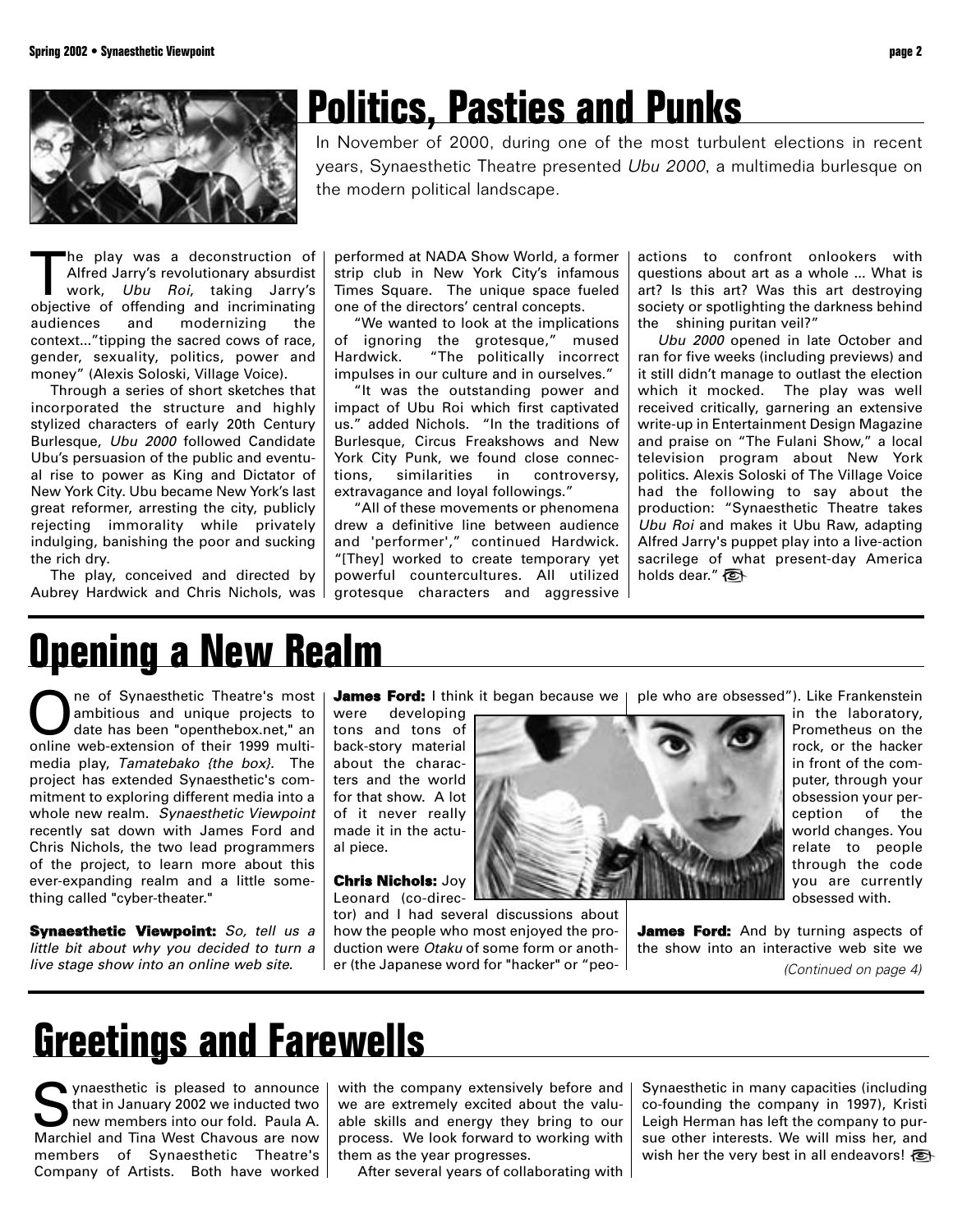# **Ensemble for a Day**

On an unseasonably warm Saturday in February at Squid, a dance studio in lower Manhattan, a group of people gathered to create a brief but poignant ensemble. This gathering was facilitated by Synaesthetic Theatre as part of our ongoing exploration of the Viewpoints.

The 30 participants were both company members and other people who are interested in learning and exploring the Viewpoints in their own work. This workshop, one of many hosted by Synaesthetic over the years, was created both as an opportunity for us to meet and work with new artists and for us to share our knowledge of this technique which we utilize so extensively as a company.

The Viewpoints, originated by dancer/choreographer Mary Overlie, provide a simple and profound vocabulary with which performers, choreographers and directors can communicate, an experiential, physical and visual language that does not depend on psychology, method or material. Overlie originally introduced six elements, each given as much weight as the others: space, time, shape, movement, logic, and emotion. Synaesthetic Theatre uses the Viewpoints during the rehearsal process, for ensemble-building, character exploration, and the development of themes, relationships and staging.

Synaesthetic begins with the basics in every workshop, enabling newcomers to work with experienced Viewpointers. To quote one workshop participant, "I never get tired of doing this work! Thanks for the opportunity, and let me know about the next workshop!" (Meyung Kim, ETW Alumnus)

At our February workshop Joy Leonard and Chris Nichols, two of the Executive Producers of Synaesthetic, led the group through a series of exercises, each introducing a viewpoint. These excercises were designed to activate the individual's awareness of each element, heightening perception of internal and external impulses. We worked as a whole group and then in smaller numbers, feeling how each of the elements (especially space, time and

about it, and how to look at how you feel about it. Everybody has their own America, and then they have the pieces of a fantasy America that they think is out there but they can't see.  $-$  Andy Warhol

**Step 5: Modify the theory in the light of**

The Icon Project is an attempt to deconstruct the icon down to its basic elements. Icons are made up of social

shape) is altered radically depending on the number of bodies involved.

After exploring each Viewpoint

```
(Continued on page 4)
```
something. Click. Patterns emerge from the click static surf. We watch, therefore we It's the movies that have really been running things in America ever since they were invented. They show you what to do, how to do it, when to do it, how to feel symbols which pass unconsciously through our perceptual filters and strike a nerve of some kind. But who creates them? Do we choose our icons or do they choose us? If we enshrine media-generated personas and product symbols in our hearts and on our bodies, whose agenda is

> Who writes this subconscious image language that we all speak?

### **Step 6: Go to Step 3.**

served?

Coming to a New York City theatre in October 2002. Visit www.syaneasthetictheatre.com/icon for more information.

### **Icon** continued from page 1

the flickering blue light of TVs, learning expectation and expression at the altar of the Tube. The walls of Plato's cave are padded. The shadows that dance here compel our attention and adoration, but we can't grasp the real – only 2 dimensions. We move about, and cast our own flat aspects on the walls for others to see and believe in, and we call these apparitions our SELVES …

No one knows into what images he himself will be transmuted by the future.

— Jorge Luis Borges

click …

**your results.**

### **Step 4: Test those predictions by experiments or further observations.**

Click. The patient receives an injection of celluloid. Click. They are trying to tell us

**Invisible** continued from page 1

the show. For every melodramatic scream on stage, there was an extremely naturalistic interview with a character in the video. For every cliché "village mob" there was "raw footage" of local officials trying to control the rioting villagers.

"Our research into the horror genre provided detail for design, suggested recurrent images, and drew our attention to the large roles that time and the revelation

of information play in suspense," said codirector Joy Leonard. "How many false scares does it take to (un)prepare you for the real one? What is the relationship and where is the balance between the humorous, the bizarre and the horrific? And most of all, which of these lessons apply to live theatre?"

Many thanks and much recognition goes out to the 22 members of Shadow's

cast and crew, whose commitment, talent and generosity brought to life a highly ambitious project, a host of hysterical characters and a truly frightening villain!

Shadow of the Invisible Man ran through the month of November 2001. Videos of the show (complete with film "outtakes") are available by contacting Synaesthetic Theatre or visiting us at www.synaesthetic-theatre.com/invisible.